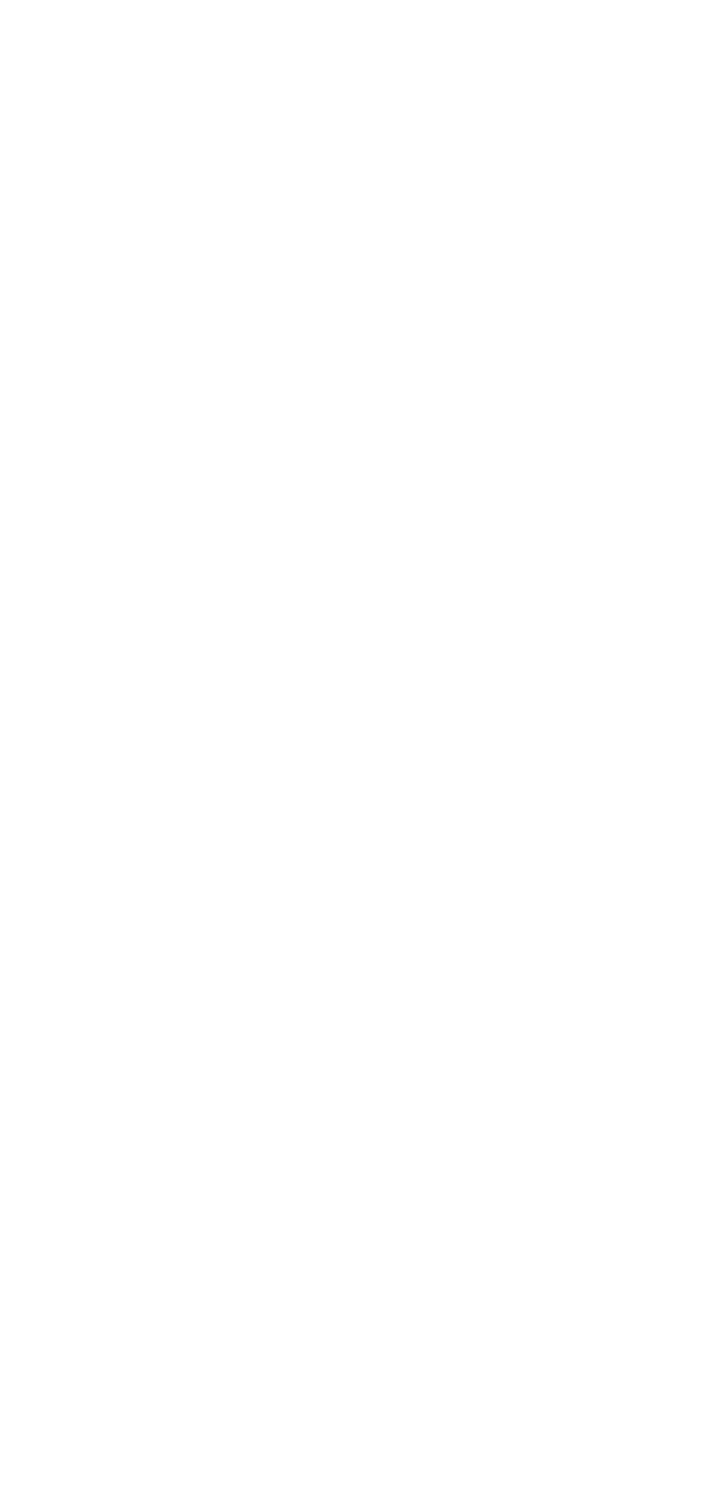# **Investment Objective and Policy**

The investment objective of this Trust is to track the capital performance of the European equity markets, as represented by the FTSE World Europe (excluding UK) Index, by investing in a representative sample of stocks selected from all economic sectors. Securities in the FTSE World Europe (excluding UK) Index will be held with weightings generally proportionate to their company's market capitalisation.

From time to time non-Index constituents may be held as a result of a corporate action and these holdings will be sold or transferred as soon as reasonably practical.

# **Risk Profile**

### **Market Risk**

Market risk arises mainly from uncertainty about future prices. It represents the potential loss the Trust may suffer through holding market positions in the face of market movements. The Manager adheres to the investment guidelines and in this way, monitors and controls the exposure to risk from any type of security, sector or issuer.

### **Currency Risk**

This Trust is invested in overseas financial securities. The performance of the Trust may therefore be affected by changes in exchange rates. This risk may be managed by the use of forward currency contracts, which aim to manage the effect of changing exchange rates.

# **Trust Facts**

| Period End Date for Distribution: |           | 31 July      |
|-----------------------------------|-----------|--------------|
| Distribution Date:                |           | 30 September |
| <b>Ongoing Charges Figures:</b>   | 31 Jul 18 | 31 Jul 17    |
| $R$ -Class                        | 0.78%     | 0.84%        |
| F-Class                           | 0.36%     | 0.36%        |
| I-Class                           | 0.12%     | 0.12%        |
| C-Class                           | 0.09%     | 0.09%        |

The Ongoing Charges Figure (OCF) is the ratio of the Trust's total discloseable costs (excluding overdraft interest) to the average net assets of the Trust.

The OCF is intended to provide a reliable figure which gives the most accurate measure of what it costs to invest in a trust and is calculated based on the last period's figures.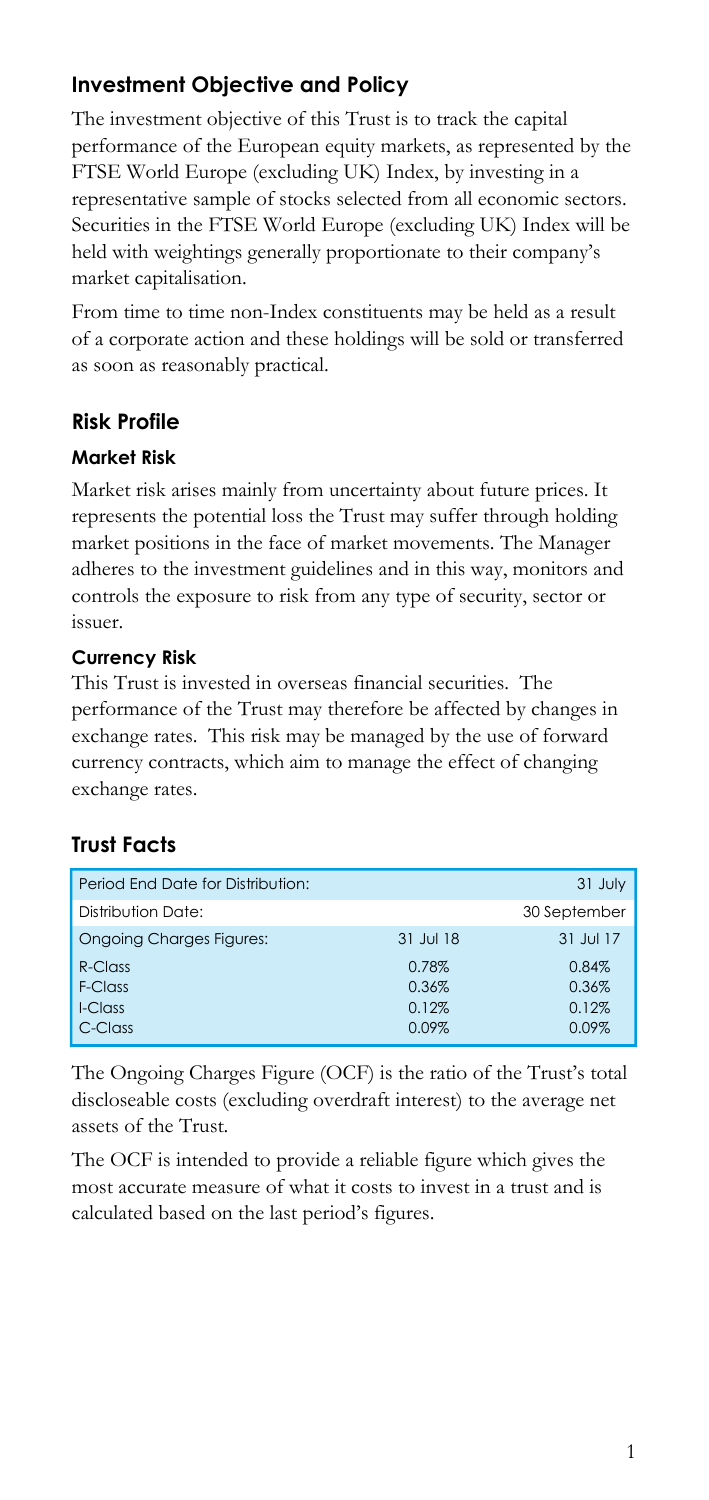# **Risk and Reward Profile**



- This risk and reward profile is based on historical data which may not be a reliable indication of the Trust's risk and reward category in the future.
- The category number highlighted above reflects the rate at which the Trust's unit price has moved up and down in the past. If the Trust has less than five years' track record, the number also reflects the rate at which the Index the Trust tracks has moved up and down in the past. Higher numbers mean the potential reward could be greater, but this comes with increased risk of losing money.
- The Trust is in category five because it invests in company shares which are sensitive to variations in the stock market. The value of company shares can change substantially over short periods of time. Company shares are generally considered to be higher risk investments than bonds or cash.
- The Trust's category is not guaranteed to remain the same and may change over time.
- Even a trust in the lowest category is not a risk free investment.

# **Distribution Information**

### **R-Class**

The distribution payable on 30 September 2018 is 5.8241p per unit for distribution units and 8.0875p per unit for accumulation units.

### **F-Class**

The distribution payable on 30 September 2018 is 7.1000p per unit for distribution units and 10.0696p per unit for accumulation units.

### **I-Class**

The distribution payable on 30 September 2018 is 7.8212p per unit for distribution units and 11.5292p per unit for accumulation units.

# **C-Class**

The distribution payable on 30 September 2018 is 7.9111p per unit for distribution units and 11.6821p per unit for accumulation units.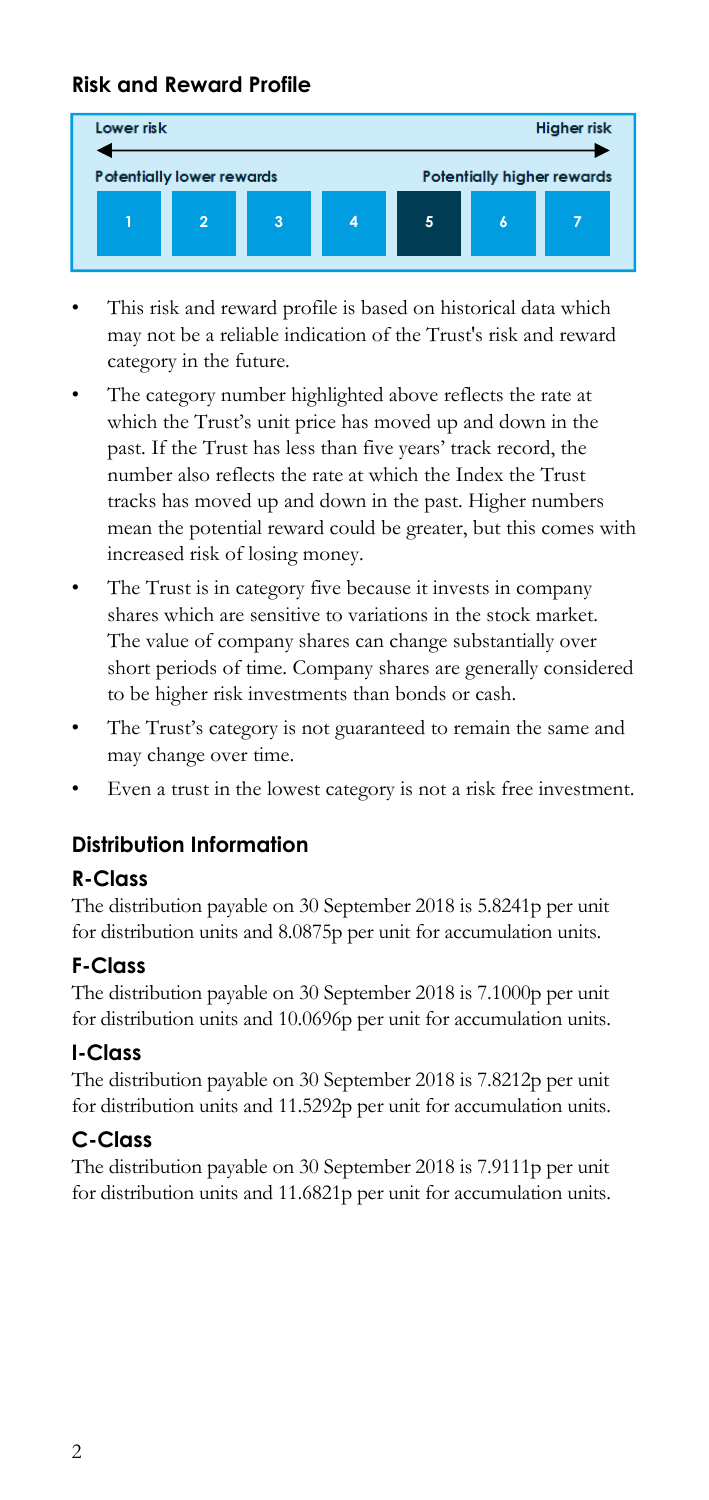# **Portfolio Information**

The top 10 holdings and their associated weighting at the current and preceding year ends were:

| <b>Top 10 Holdings at</b><br>31 July 2018 |                                  | <b>Top 10 Holdings at</b><br>31 July 2017 |                                         |
|-------------------------------------------|----------------------------------|-------------------------------------------|-----------------------------------------|
| Holding                                   | Percentage of<br>Net Asset Value | Holding                                   | Percentage of<br><b>Net Asset Value</b> |
| <b>Nestle</b>                             | 3.57%                            | <b>Nestle</b>                             | 3.87%                                   |
| <b>Novartis</b>                           | 2.60%                            | Novartis                                  | 2.95%                                   |
| Roche (Part Certified)                    | 2.46%                            | Roche (Part Certified)                    | 2.66%                                   |
| Total                                     | 2.32%                            | Total                                     | 1.64%                                   |
| SAP                                       | 1.60%                            | <b>Bayer</b>                              | 1.54%                                   |
| Siemens                                   | 1.53%                            | Sanofi                                    | 1.53%                                   |
| <b>Bayer</b>                              | 1.47%                            | Siemens                                   | 1.51%                                   |
| Allianz                                   | 1.38%                            | <b>Banco Santander</b>                    | 1.44%                                   |
| Sanofi                                    | 1.32%                            | Allianz                                   | 1.41%                                   |
| <b>Banco Santander</b>                    | 1.28%                            | SAP                                       | 1.41%                                   |

# **Trust Holdings as at 31 July 2018**



# **Trust Holdings as at 31 July 2017**

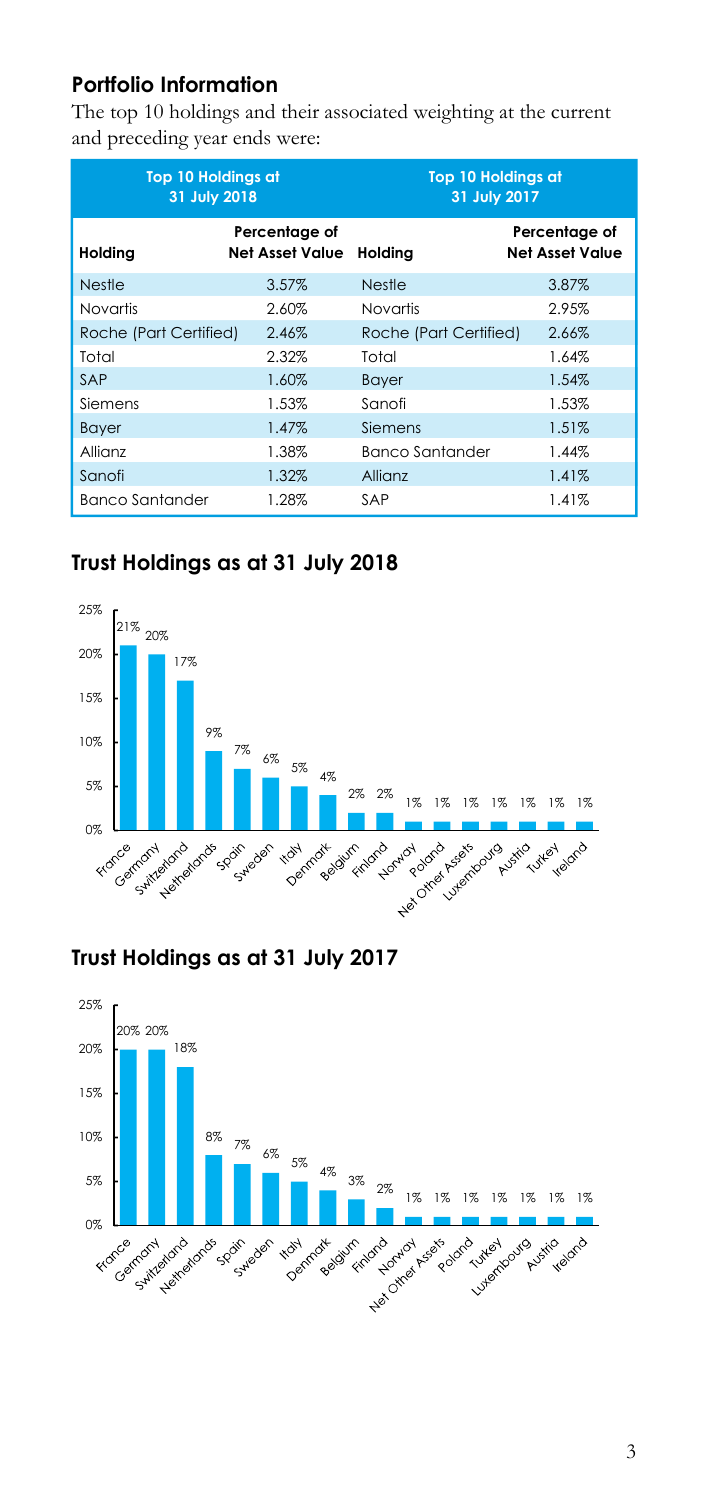### **Comparative Tables**

#### **R-Class Distribution Units**

#### **Change in Net Asset Value per Unit**

| <b>Accounting Year ending</b>                          | 31/07/18<br>(pence<br>per unit)                          | 31/07/17<br>(pence<br>per unit) | 31/07/16<br>(pence<br>per unit) |
|--------------------------------------------------------|----------------------------------------------------------|---------------------------------|---------------------------------|
| Opening net asset value per unit                       | 284.01                                                   | 233.27                          | 224.14                          |
| Return before operating charges*                       | 13.85                                                    | 58.28                           | 17.46                           |
| Operating charges<br>(calculated on average price)     | (2.23)                                                   | (2.18)                          | (1.82)                          |
| Return after operating charges*                        | 11.62                                                    | 56.10                           | 15.64                           |
| Distributions on income units                          | (5.82)                                                   | (5.36)                          | (6.51)                          |
| Closing net asset value per unit                       | 289.81                                                   | 284.01                          | 233.27                          |
| * after direct transaction costs of:                   | 0.03                                                     | 0.03                            | 0.02                            |
| Performance                                            |                                                          |                                 |                                 |
| Return after charges                                   | 4.10%                                                    | 24.05%                          | 6.98%                           |
| Other Information                                      |                                                          |                                 |                                 |
| Closing net asset value (£)<br>Closing number of units | 1,302,965,343 1,316,298,902 1,185,219,443<br>449,585,768 | 463,462,038                     | 508,081,090                     |
| Operating chargest                                     | 0.78%                                                    | 0.84%                           | 0.84%                           |
| Direct transaction costs                               | 0.01%                                                    | 0.01%                           | 0.01%                           |
| <b>Prices</b>                                          |                                                          |                                 |                                 |
| Highest unit price                                     | 296.90 <sub>p</sub>                                      | 293.40 <sub>p</sub>             | 240.10p                         |
| Lowest unit price                                      | 267.70p                                                  | 227.30p                         | 195.30p                         |

 † Operating charges, otherwise known as the OCF is the ratio of the Trust's total disclosable costs (excluding overdraft interest) to the average net assets of the Trust.

**Past performance is not a guide to future performance.** 

**The price of units and any income from them may go down as well as up.**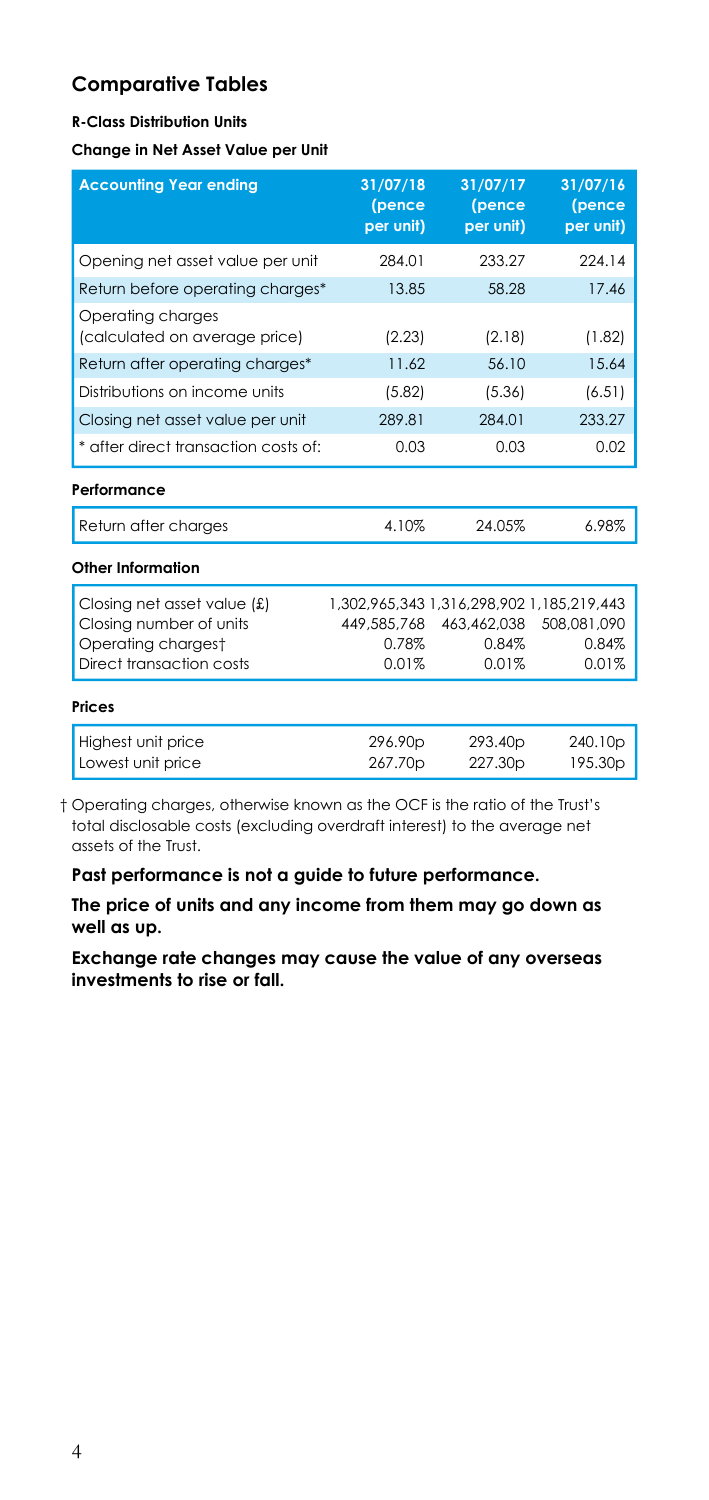#### **R-Class Accumulation Units**

**Change in Net Asset Value per Unit** 

| <b>Accounting Year ending</b>                      | 31/07/18<br>(pence<br>per unit) | 31/07/17<br>(pence<br>per unit) | 31/07/16<br>(pence<br>per unit) |
|----------------------------------------------------|---------------------------------|---------------------------------|---------------------------------|
| Opening net asset value per unit                   | 394.38                          | 317.95                          | 297.11                          |
| Return before operating charges*                   | 19.25                           | 79.40                           | 23.26                           |
| Operating charges<br>(calculated on average price) | (3.10)                          | (2.97)                          | (2.42)                          |
| Return after operating charges*                    | 16.15                           | 76.43                           | 20.84                           |
| Distributions                                      | (8.09)                          | (7.30)                          | (8.63)                          |
| Retained distributions on<br>accumulation units    | 8.09                            | 7.30                            | 8.63                            |
| Closing net asset value per unit                   | 410.53                          | 394.38                          | 317.95                          |
| * after direct transaction costs of:               | 0.05                            | 0.04                            | 0.03                            |
| Performance                                        |                                 |                                 |                                 |
| Return after charges                               | 4.10%                           | 24.04%                          | 7.01%                           |
| Other Information                                  |                                 |                                 |                                 |
| Closing net asset value (£)                        | 251,619,335                     | 244,993,003                     | 204,002,320                     |
| Closing number of units                            | 61,291,032                      | 62,120,895                      | 64,162,231                      |
| Operating chargest                                 | 0.78%                           | 0.84%                           | 0.84%                           |
| Direct transaction costs                           | 0.01%                           | 0.01%                           | 0.01%                           |
| Prices                                             |                                 |                                 |                                 |
| Highest unit price                                 | 412.30p                         | 399.80p                         | 318.40p                         |
| Lowest unit price                                  | 371.70p                         | 309.80p                         | 258.90p                         |

 † Operating charges, otherwise known as the OCF is the ratio of the Trust's total disclosable costs (excluding overdraft interest) to the average net assets of the Trust.

**Past performance is not a guide to future performance.** 

**The price of units and any income from them may go down as well as up.**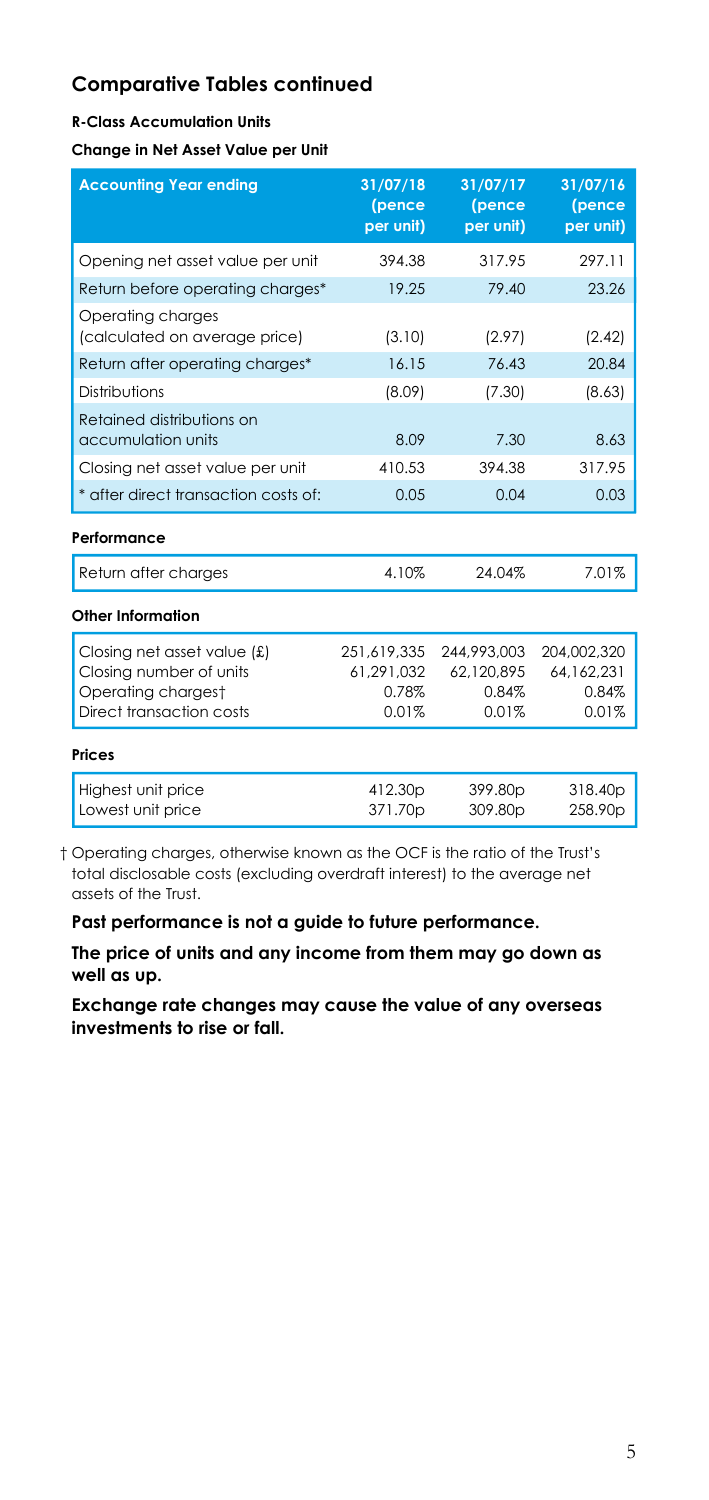#### **F-Class Distribution Units**

**Change in Net Asset Value per Unit** 

| <b>Accounting Year ending</b>                      | 31/07/18<br>(pence<br>per unit) | 31/07/17<br>(pence<br>per unit) | 31/07/16<br>(pence<br>per unit) |
|----------------------------------------------------|---------------------------------|---------------------------------|---------------------------------|
| Opening net asset value per unit                   | 284.43                          | 233.63                          | 224.48                          |
| Return before operating charges*                   | 13.94                           | 58.54                           | 17.65                           |
| Operating charges<br>(calculated on average price) | (1.04)                          | (0.95)                          | (0.82)                          |
| Return after operating charges*                    | 12.90                           | 57.59                           | 16.83                           |
| Distributions on income units                      | (7.10)                          | (6.79)                          | (7.68)                          |
| Closing net asset value per unit                   | 290.23                          | 284.43                          | 233.63                          |
| * after direct transaction costs of:               | 0.03                            | 0.03                            | 0.02                            |
| Performance                                        |                                 |                                 |                                 |
| Return after charges                               | 4.54%                           | 24.65%                          | 7.50%                           |
| Other Information                                  |                                 |                                 |                                 |
| Closing net asset value (£)                        | 126.479                         | 157.212                         | 66,529                          |
| Closing number of units<br>Operating chargest      | 43.579<br>0.36%                 | 55.273<br>0.36%                 | 28.476<br>0.38%                 |
| Direct transaction costs                           | 0.01%                           | 0.01%                           | 0.01%                           |
| <b>Prices</b>                                      |                                 |                                 |                                 |
| Highest unit price                                 | 298.40p                         | 295.60p                         | 242.40p                         |
| Lowest unit price                                  | 269.40p                         | 228.00p                         | 196.40p                         |

 † Operating charges, otherwise known as the OCF is the ratio of the Trust's total disclosable costs (excluding overdraft interest) to the average net assets of the Trust.

**Past performance is not a guide to future performance.** 

**The price of units and any income from them may go down as well as up.**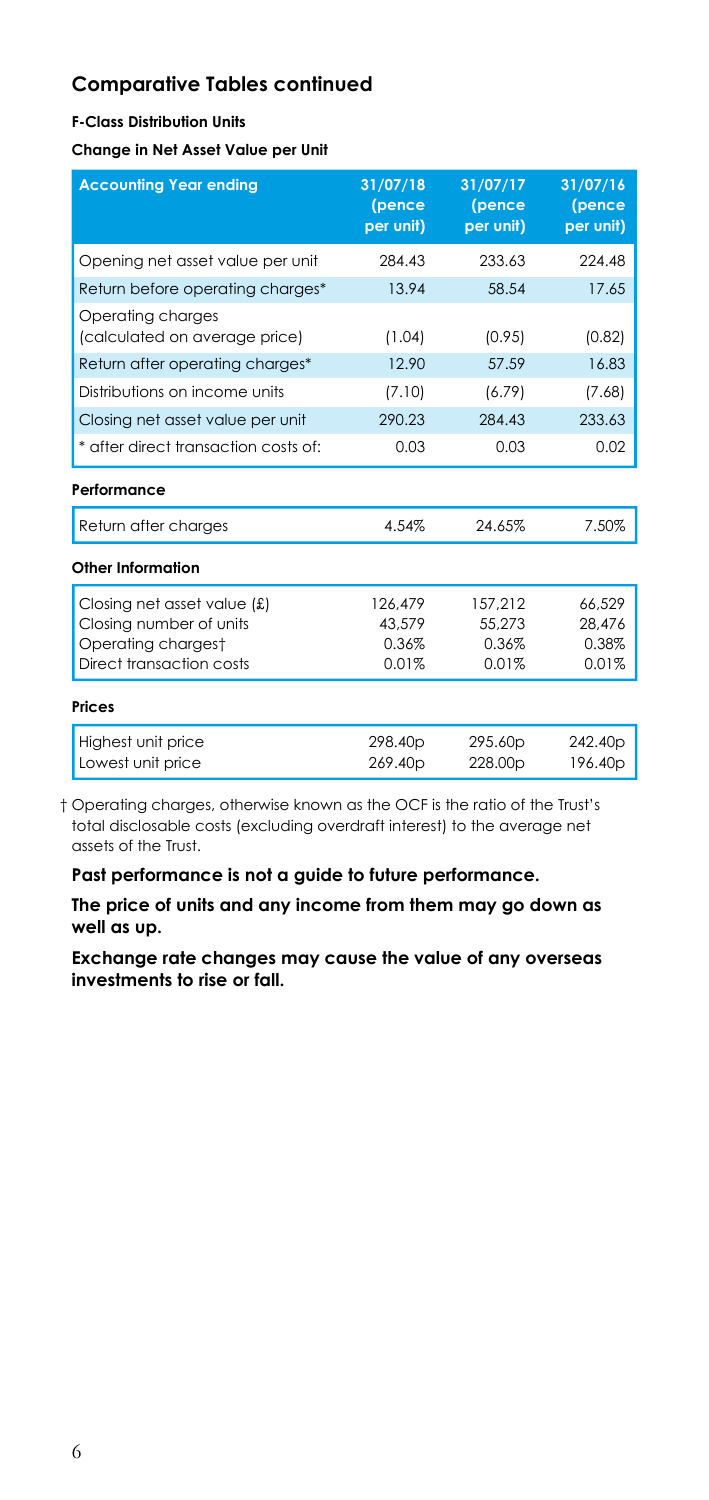#### **F-Class Accumulation Units**

**Change in Net Asset Value per Unit** 

| <b>Accounting Year ending</b>                                                | 31/07/18<br>(pence<br>per unit) | 31/07/17<br>(pence<br>per unit) | 31/07/16<br>(pence<br>per unit) |
|------------------------------------------------------------------------------|---------------------------------|---------------------------------|---------------------------------|
| Opening net asset value per unit                                             | 403.39                          | 323.65                          | 301.01                          |
| Return before operating charges*                                             | 19.77                           | 81.04                           | 23.75                           |
| Operating charges<br>(calculated on average price)                           | (1.47)                          | (1.30)                          | (1.11)                          |
| Return after operating charges*                                              | 18.30                           | 79.74                           | 22.64                           |
| Distributions                                                                | (10.07)                         | (9.41)                          | (10.30)                         |
| Retained distributions on<br>accumulation units                              | 10.07                           | 9.41                            | 10.30                           |
| Closing net asset value per unit                                             | 421.69                          | 403.39                          | 323.65                          |
| * after direct transaction costs of:                                         | 0.05                            | 0.04                            | 0.03                            |
| Performance                                                                  |                                 |                                 |                                 |
| Return after charges                                                         | 4.54%                           | 24.64%                          | 7.52%                           |
| Other Information                                                            |                                 |                                 |                                 |
| Closing net asset value (£)<br>Closing number of units<br>Operating chargest | 516,582<br>122,503<br>0.36%     | 563,681<br>139.735<br>0.36%     | 493.578<br>152,504<br>0.38%     |
| Direct transaction costs                                                     | 0.01%                           | 0.01%                           | 0.01%                           |
| <b>Prices</b>                                                                |                                 |                                 |                                 |
| Highest unit price<br>Lowest unit price                                      | 423.30p<br>382.10p              | 409.40p<br>315.90p              | 324.60p<br>263.40p              |

 † Operating charges, otherwise known as the OCF is the ratio of the Trust's total disclosable costs (excluding overdraft interest) to the average net assets of the Trust.

**Past performance is not a guide to future performance.** 

**The price of units and any income from them may go down as well as up.**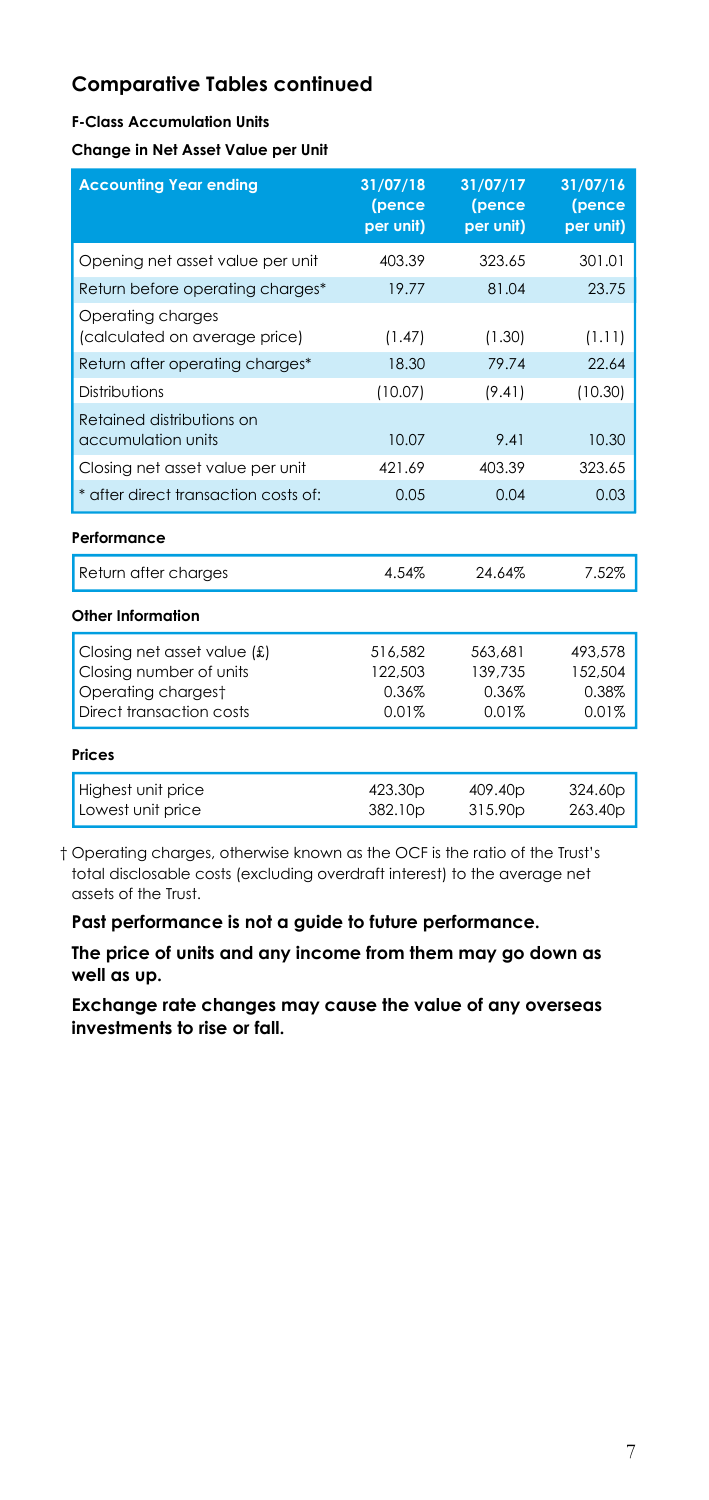#### **I-Class Distribution Units**

**Change in Net Asset Value per Unit** 

| <b>Accounting Year ending</b>                      | 31/07/18<br>(pence<br>per unit) | 31/07/17<br>(pence<br>per unit) | 31/07/16<br>(pence<br>per unit) |
|----------------------------------------------------|---------------------------------|---------------------------------|---------------------------------|
| Opening net asset value per unit                   | 284.11                          | 233.38                          | 224.25                          |
| Return before operating charges*                   | 13.94                           | 58.55                           | 17.68                           |
| Operating charges<br>(calculated on average price) | (0.34)                          | (0.32)                          | (0.26)                          |
| Return after operating charges*                    | 13.60                           | 58.23                           | 17.42                           |
| Distributions on income units                      | (7.82)                          | (7.50)                          | (8.29)                          |
| Closing net asset value per unit                   | 289.89                          | 284.11                          | 233.38                          |
| * after direct transaction costs of:               | 0.03                            | 0.03                            | 0.02                            |
| Performance                                        |                                 |                                 |                                 |
| Return after charges                               | 4.79%                           | 24.95%                          | 7.77%                           |
| Other Information                                  |                                 |                                 |                                 |
| Closing net asset value (£)                        | 645.518.254                     | 439.820.201                     | 285.014.292                     |
| Closing number of units                            | 222.678.712                     | 154,807,010                     | 122.122.682                     |
| Operating chargest                                 | 0.12%                           | 0.12%                           | 0.12%                           |
| Direct transaction costs                           | 0.01%                           | 0.01%                           | 0.01%                           |
| <b>Prices</b>                                      |                                 |                                 |                                 |
| Highest unit price                                 | 298.40p                         | 295.40 <sub>p</sub>             | 242.40p                         |
| Lowest unit price                                  | 269.10 <sub>p</sub>             | 227.80 <sub>p</sub>             | 196.50 <sub>p</sub>             |

 † Operating charges, otherwise known as the OCF is the ratio of the Trust's total disclosable costs (excluding overdraft interest) to the average net assets of the Trust.

**Past performance is not a guide to future performance.** 

**The price of units and any income from them may go down as well as up.**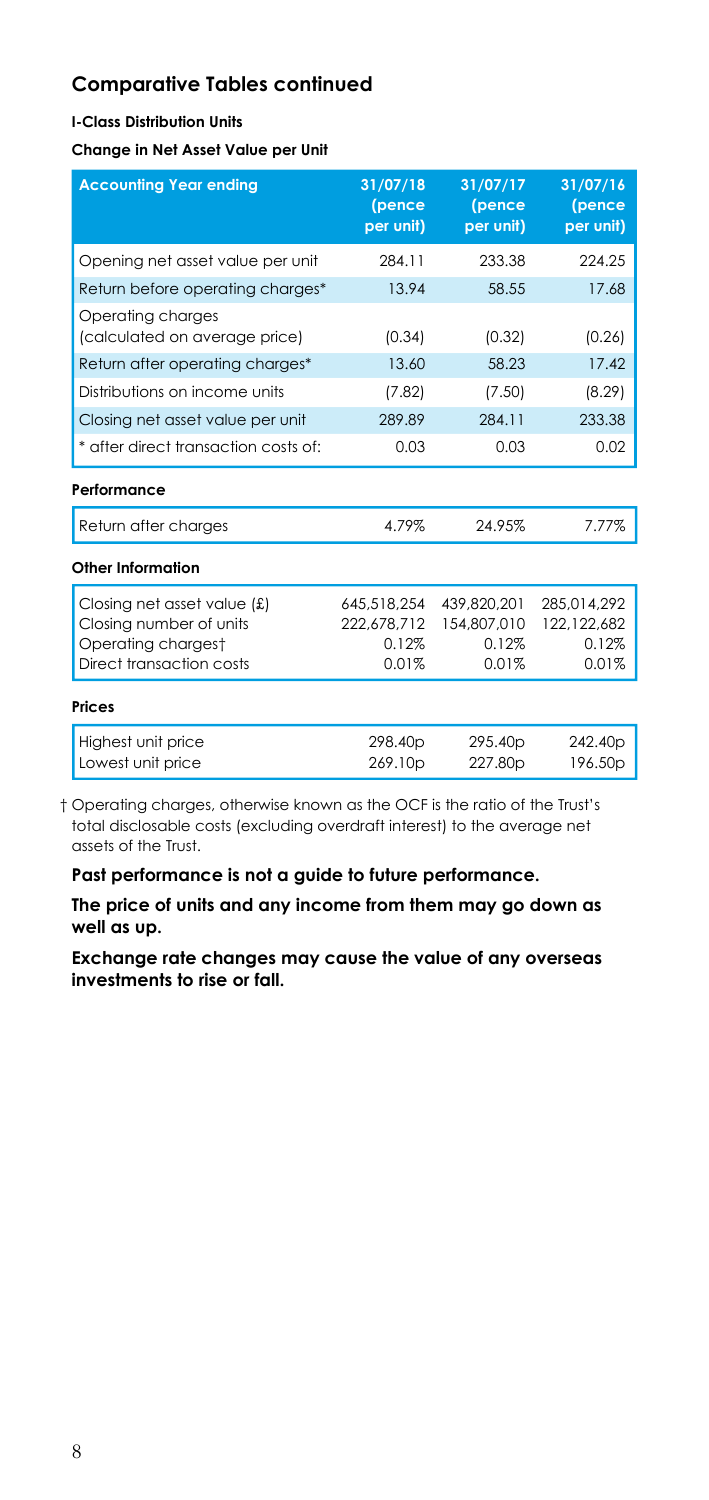#### **I-Class Accumulation Units**

**Change in Net Asset Value per Unit** 

| <b>Accounting Year ending</b>                                                                               | 31/07/18<br>(pence<br>per unit)                | 31/07/17<br>(pence<br>per unit)              | 31/07/16<br>(pence<br>per unit)              |
|-------------------------------------------------------------------------------------------------------------|------------------------------------------------|----------------------------------------------|----------------------------------------------|
| Opening net asset value per unit                                                                            | 418.80                                         | 335.21                                       | 310.97                                       |
| Return before operating charges*                                                                            | 20.56                                          | 84.04                                        | 24.60                                        |
| Operating charges<br>(calculated on average price)                                                          | (0.51)                                         | (0.45)                                       | (0.36)                                       |
| Return after operating charges*                                                                             | 20.05                                          | 83.59                                        | 24.24                                        |
| Distributions                                                                                               | (11.53)                                        | (10.77)                                      | (11.49)                                      |
| Retained distributions on<br>accumulation units                                                             | 11.53                                          | 10.77                                        | 11.49                                        |
| Closing net asset value per unit                                                                            | 438.85                                         | 418.80                                       | 335.21                                       |
| * after direct transaction costs of:                                                                        | 0.05                                           | 0.05                                         | 0.03                                         |
| Performance                                                                                                 |                                                |                                              |                                              |
| Return after charges                                                                                        | 4.79%                                          | 24.94%                                       | 7.79%                                        |
| <b>Other Information</b>                                                                                    |                                                |                                              |                                              |
| Closing net asset value $f(x)$<br>Closing number of units<br>Operating chargest<br>Direct transaction costs | 590, 127, 182<br>134,471,425<br>0.12%<br>0.01% | 668.249.929<br>159.561.595<br>0.12%<br>0.01% | 632,027,384<br>188.549.367<br>0.12%<br>0.01% |
| <b>Prices</b>                                                                                               |                                                |                                              |                                              |
| Highest unit price<br>Lowest unit price                                                                     | 439.90 <sub>p</sub><br>396.70p                 | 424.30p<br>327.10p                           | 336.20p<br>272.60p                           |

 † Operating charges, otherwise known as the OCF is the ratio of the Trust's total disclosable costs (excluding overdraft interest) to the average net assets of the Trust.

**Past performance is not a guide to future performance.** 

**The price of units and any income from them may go down as well as up.**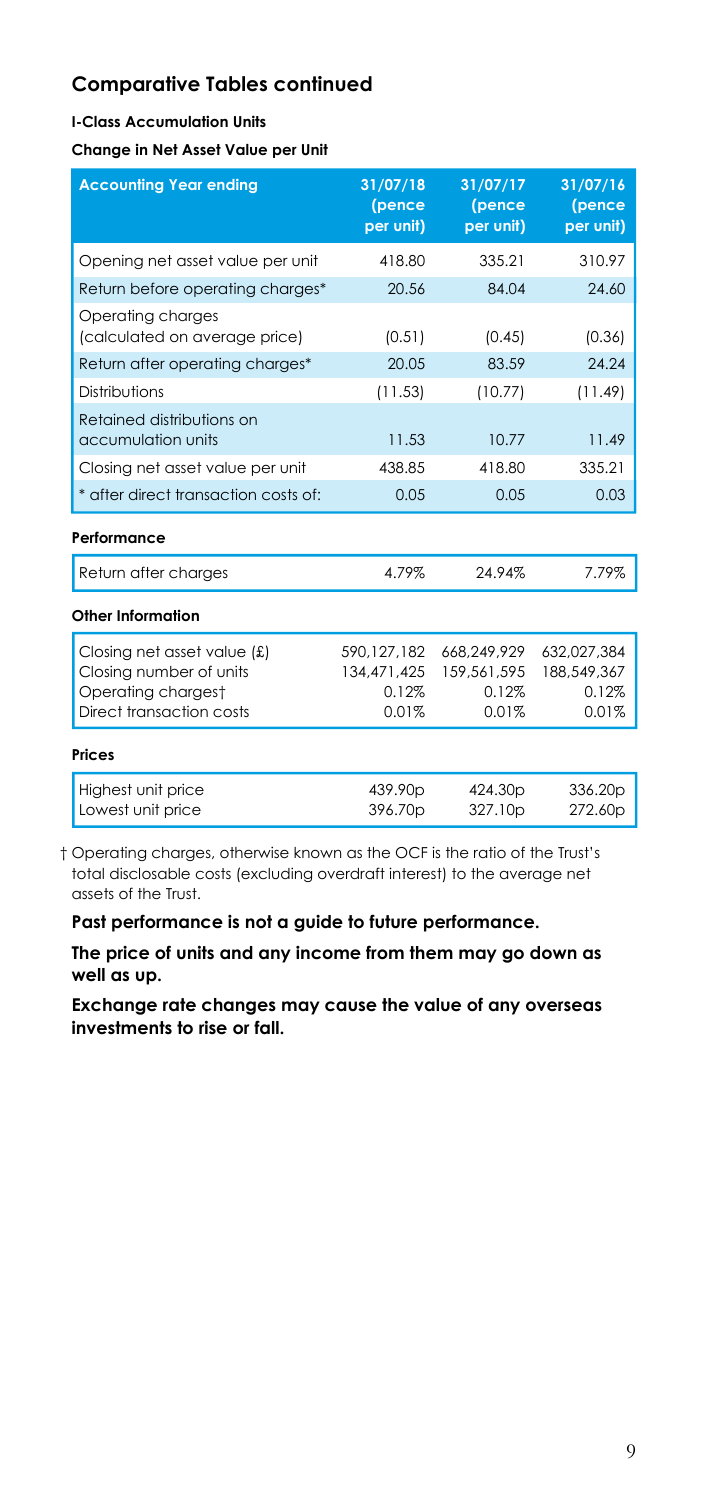#### **C-Class Distribution Units**

#### **Change in Net Asset Value per Unit**

| <b>Accounting Year ending</b>                                                                            | 31/07/18<br>(pence<br>per unit)             | 31/07/17<br>(pence<br>per unit)                | 31/07/16<br>(pence<br>per unit)                |
|----------------------------------------------------------------------------------------------------------|---------------------------------------------|------------------------------------------------|------------------------------------------------|
| Opening net asset value per unit                                                                         | 284.05                                      | 233.34                                         | 224.21                                         |
| Return before operating charges*                                                                         | 13.95                                       | 58.54                                          | 17.69                                          |
| Operating charges<br>(calculated on average price)                                                       | (0.26)                                      | (0.24)                                         | (0.20)                                         |
| Return after operating charges*                                                                          | 13.69                                       | 58.30                                          | 17.49                                          |
| Distributions on income units                                                                            | (7.91)                                      | (7.59)                                         | (8.36)                                         |
| Closing net asset value per unit                                                                         | 289.83                                      | 284.05                                         | 233.34                                         |
| * after direct transaction costs of:                                                                     | 0.03                                        | 0.03                                           | 0.02                                           |
| Performance                                                                                              |                                             |                                                |                                                |
| Return after charges                                                                                     | 4.82%                                       | 24.99%                                         | 7.80%                                          |
| Other Information                                                                                        |                                             |                                                |                                                |
| Closing net asset value (£)<br>Closing number of units<br>Operating chargest<br>Direct transaction costs | 180,350,112<br>62.226.820<br>0.09%<br>0.01% | 179,290,489<br>63.118.702<br>$0.09\%$<br>0.01% | 121,429,453<br>52.039.939<br>$0.09\%$<br>0.01% |
| <b>Prices</b>                                                                                            |                                             |                                                |                                                |
| Highest unit price<br>Lowest unit price                                                                  | 298.40p<br>269.50 <sub>p</sub>              | 295.90p<br>227.40 <sub>p</sub>                 | 242.40p<br>196.10p                             |

 † Operating charges, otherwise known as the OCF is the ratio of the Trust's total disclosable costs (excluding overdraft interest) to the average net assets of the Trust.

**Past performance is not a guide to future performance.** 

**The price of units and any income from them may go down as well as up.**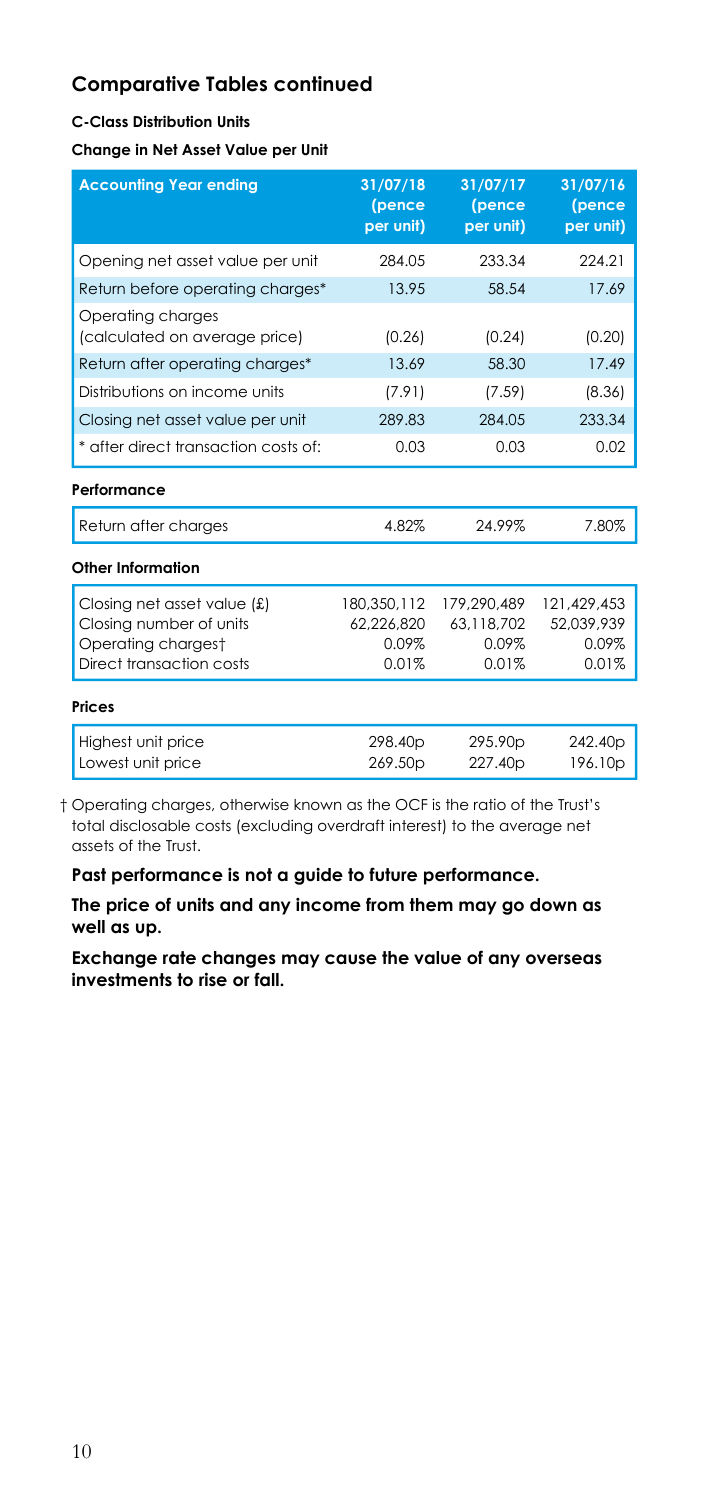#### **C-Class Accumulation Units**

**Change in Net Asset Value per Unit** 

| <b>Accounting Year ending</b>                                                                              | 31/07/18<br>(pence<br>per unit)             | 31/07/17<br>(pence<br>per unit)             | 31/07/16<br>(pence<br>per unit)            |
|------------------------------------------------------------------------------------------------------------|---------------------------------------------|---------------------------------------------|--------------------------------------------|
| Opening net asset value per unit                                                                           | 419.45                                      | 335.62                                      | 311.26                                     |
| Return before operating charges*                                                                           | 20.59                                       | 84.17                                       | 24.63                                      |
| Operating charges<br>(calculated on average price)                                                         | (0.38)                                      | (0.34)                                      | (0.27)                                     |
| Return after operating charges*                                                                            | 20.21                                       | 83.83                                       | 24.36                                      |
| Distributions                                                                                              | (11.68)                                     | (10.91)                                     | (11.61)                                    |
| Retained distributions on<br>accumulation units                                                            | 11.68                                       | 10.91                                       | 11.61                                      |
| Closing net asset value per unit                                                                           | 439.66                                      | 419.45                                      | 335.62                                     |
| * after direct transaction costs of:                                                                       | 0.05                                        | 0.05                                        | 0.03                                       |
| Performance                                                                                                |                                             |                                             |                                            |
| Return after charges                                                                                       | 4.82%                                       | 24.98%                                      | 7.83%                                      |
| Other Information                                                                                          |                                             |                                             |                                            |
| Closing net asset value $(f)$<br>Closing number of units<br>Operating chargest<br>Direct transaction costs | 211.666.667<br>48.143.628<br>0.09%<br>0.01% | 137.375.656<br>32.751.380<br>0.09%<br>0.01% | 61.995.980<br>18,472,049<br>0.09%<br>0.01% |
| <b>Prices</b>                                                                                              |                                             |                                             |                                            |
| Highest unit price<br>Lowest unit price                                                                    | 440.70p<br>398.00p                          | 425.60p<br>327.10p                          | 336.60p<br>272.30p                         |

 † Operating charges, otherwise known as the OCF is the ratio of the Trust's total disclosable costs (excluding overdraft interest) to the average net assets of the Trust.

**Past performance is not a guide to future performance.** 

**The price of units and any income from them may go down as well as up.**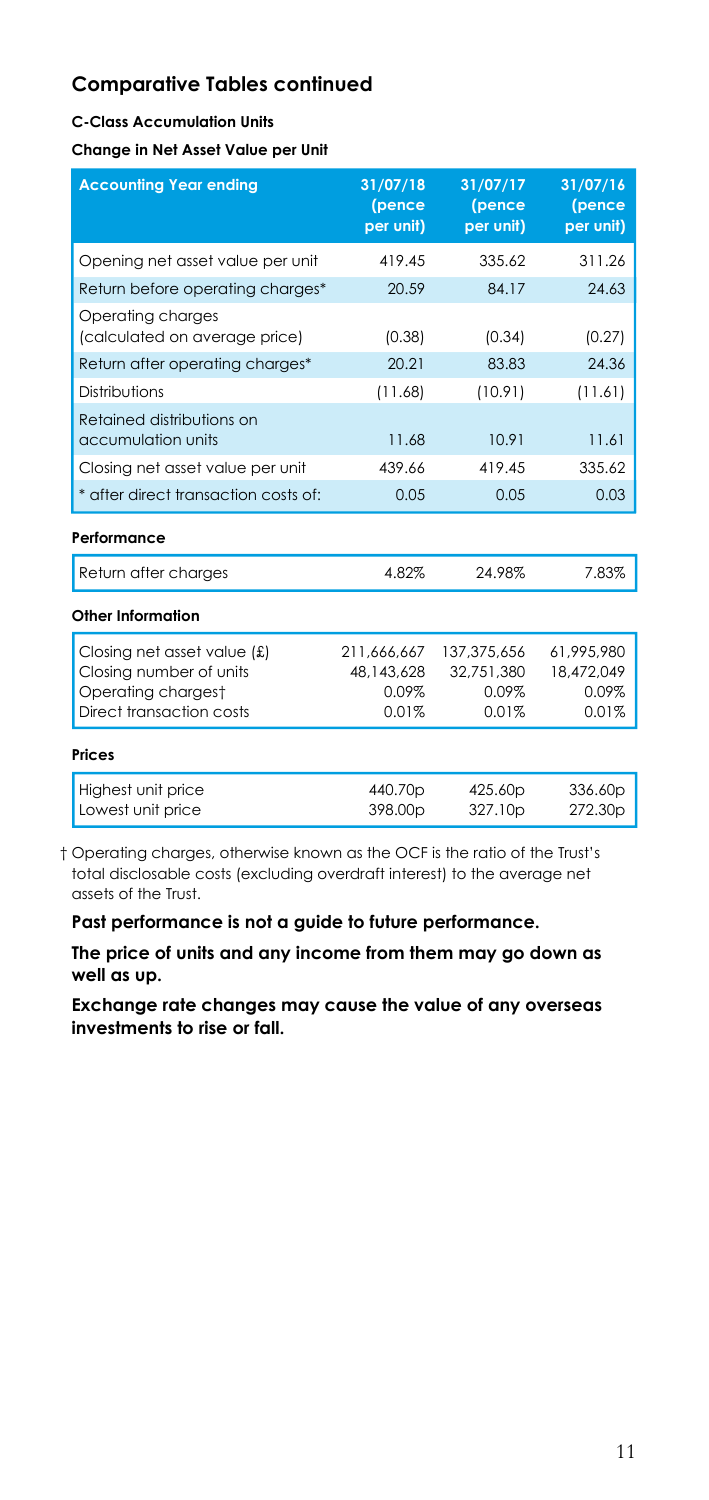# **Manager's Investment Report**

During the year under review, the bid price of the Trust's R-Class distribution units rose by 2.18%. FTSE, the Index compiler, calculates the benchmark Index at the end of the business day using closing prices, whereas the Trust is valued using prevailing prices at 12 noon. Therefore, for tracking purposes the Trust has been re-valued using closing prices and foreign exchange rates. On this basis, over the review year, the Trust rose by 2.55% on a capital only basis, matching the performance of the FTSE World Europe (excluding UK) Index rise of 2.55% (Source: Bloomberg).

### **Past performance is not a guide to future performance.**

### **The value of investments and any income from them may go down as well as up.**

### **Exchange rate changes may cause the value of any overseas investments to rise or fall.**

The FTSE World Europe (excluding UK) Index is calculated by FTSE International Limited ("FTSE"). FTSE does not sponsor, endorse or promote this product.

All copyright in the Index values and constituent list belongs to FTSE. Legal & General has obtained full licence from FTSE to use such copyright in the creation of this product.

"FTSETM", "FT-SE®" and "Footsie®" are trademarks of the London Stock Exchange Plc and The Financial Times Limited and are used by FTSE International Limited ("FTSE") under license.

### **Market/Economic Review**

The global economic background has improved over the past twelve months, led by solid growth in the major developed economies, although recent indicators suggest there has been some loss of momentum, particularly in Europe. Despite a rise in commodity prices, with the oil price (Brent crude) recovering to \$79 per barrel in May, its highest level since 2014, inflationary pressures worldwide have remained subdued by historical standards.

The Eurozone economy grew at its fastest pace for a decade in 2017 although there was some loss of momentum during the first quarter of 2018 with a slowdown in Germany and France, the region's two largest economies. The European Central Bank (ECB) announced it would cease its monthly asset purchase programme by the end of 2018.

# **Trust Review**

Companies within the Trust are held with weightings generally proportionate to those of the benchmark Index. Therefore, investment activity, other than to raise or invest cash, is only necessary when there are changes to the benchmark Index or as a result of a corporate action.

At the Index review in September 2017, there were 18 additions, the largest of which were Banco BPM (Italy), Ubisoft Entertainment (France) and Logitech International (Switzerland)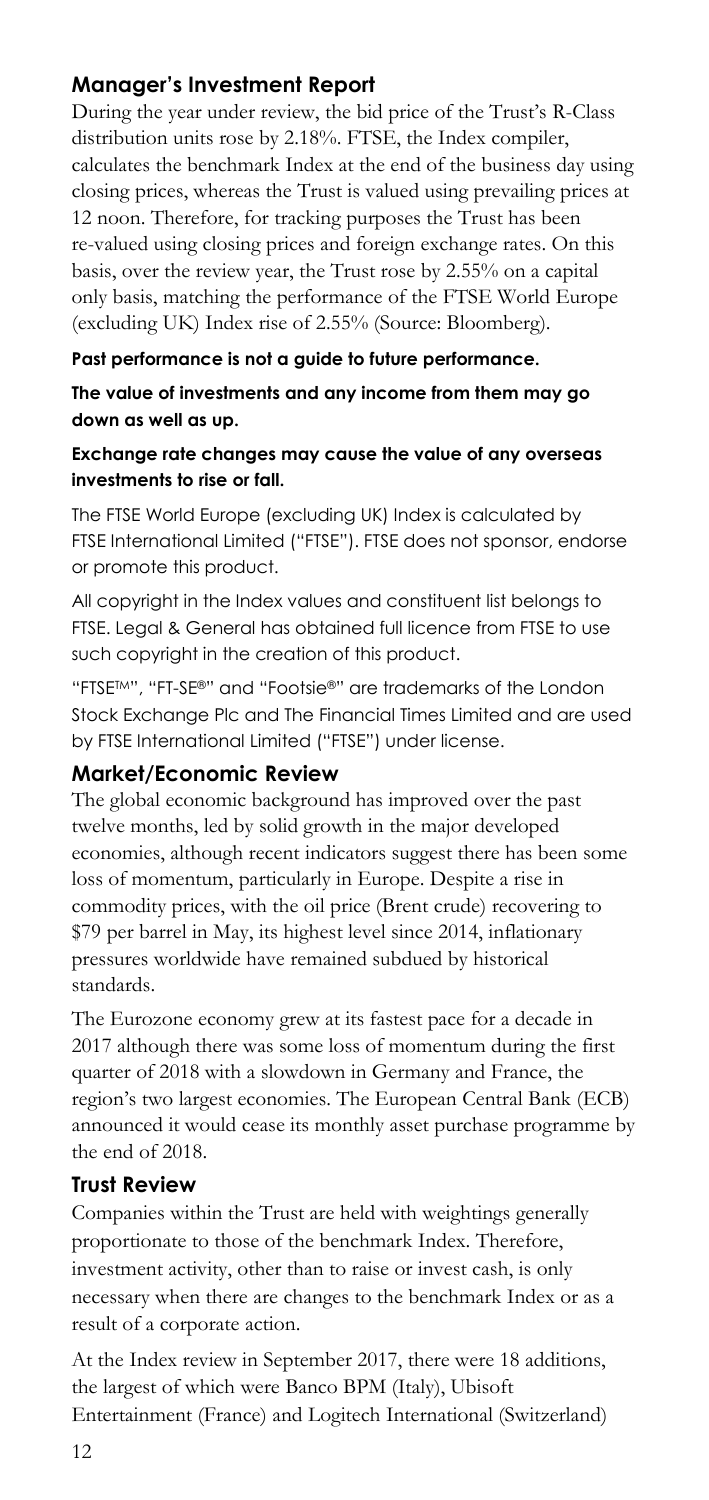# **Manager's Investment Report continued**

and one deletion, Akcansa Cimento (Turkey). There were 53 changes to the free share capital of constituents with the largest increases being Intesa Sanpaolo, Covestro and Credit Suisse Group and the largest decreases being Roche, Deutsche Bank and Unilever, resulting in a total two-way Index turnover of 1.90%.

At the Index review in December 2017, there were three additions: Delivery Hero (Germany), ALD (France) and Dino Polska (Poland). There were also three deletions from the Index: Christian Dior (France), Idorsia (Spain) and Ryanair (Ireland). There were 41 changes to the free share capital of constituents with the largest increases being Intesa Sanpaolo, Telefonica and KOC and the largest decreases being Novartis, Clariant and Stora Enso 'R', resulting in a total two-way Index turnover of 0.71%.

The quarterly Index review in March 2018 resulted in 16 additions and no deletions. The largest additions were Rheinmetall (Germany), Georg Fischer (Switzerland) and Aalberts Industries (Netherlands). There were 44 changes to the free share capital of constituents with the largest increases being ASML, Delivery Hero and Total and the largest decreases being Novartis, Allianz and Nokia, resulting in a two-way Index turnover of 1.98%.

The quarterly Index review in June 2018 resulted in one addition and two deletions. The addition was Enerjisa Enerji (Turkey) and the deletions were Getinge and Arjo B (both Sweden). There were also 246 changes to the free share capital of constituents with the largest increases being Total, SAP and Bayer and the largest decreases being Daimler, Nestle and ABB resulting in a two-way Index turnover of 1.90%.

# **Outlook**

The latest Eurozone Purchasing Managers Index (PMI), a measure of private sector activity which is a good leading indicator for economic growth, provided investors with some reassurance that the slowdown in regional economic activity recorded so far in 2018 is unlikely to be the start of a sustained downturn. With inflation remaining subdued the ECB has signalled interest rates are unlikely to be increased for the foreseeable future.

Legal & General Investment Management Limited (Investment Adviser) 9 August 2018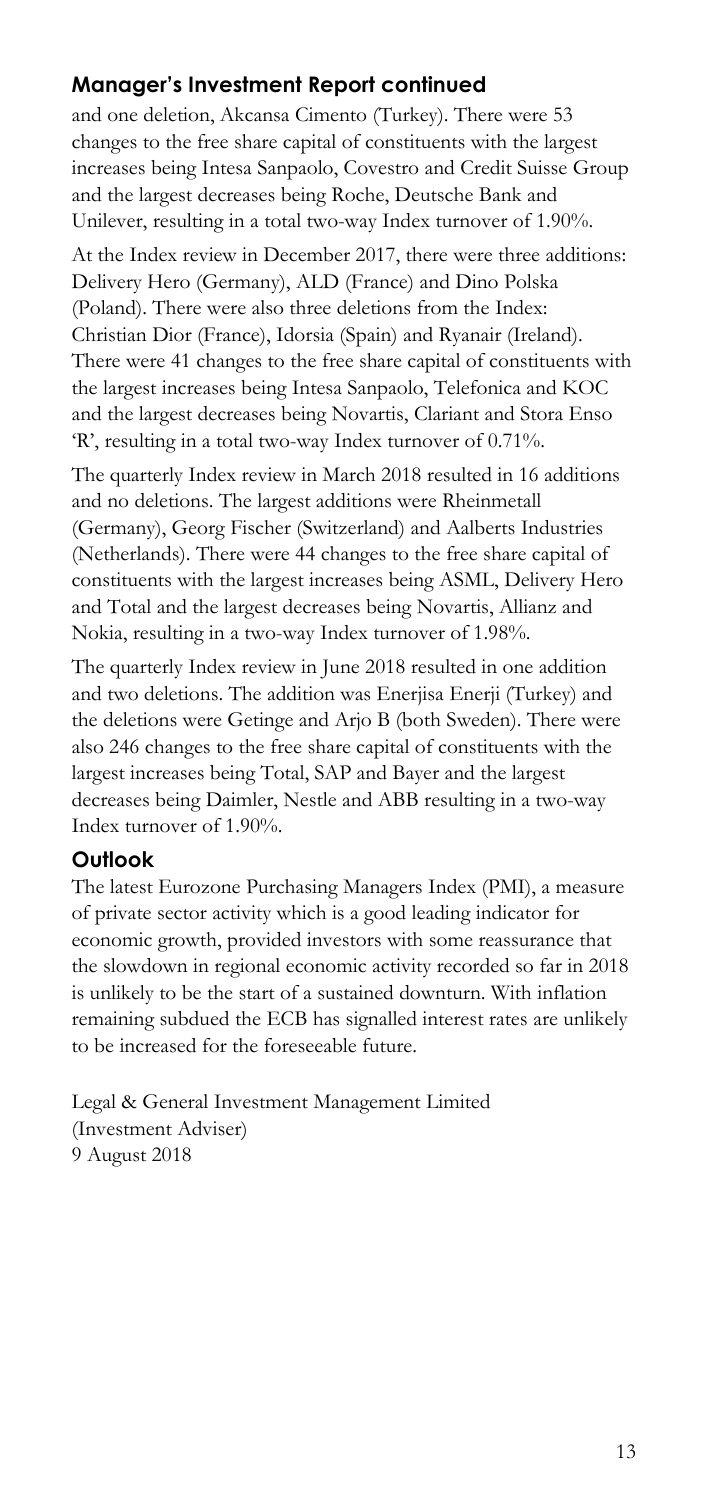# **Manager's Report and Accounts**

Copies of the most recent Interim and Annual Long Form Manager's Reports are available free of charge by telephoning 0370 050 0955, by writing to the Manager or are available on the internet at www.legalandgeneral.com/investments/fundinformation/managers-reports.

Call charges will vary. We may record and monitor calls.

### **Information on Tracking Error**

The 'Tracking Error' of a Trust is the measure of the volatility of the differences between the return of the Trust and the return of the benchmark Index. It provides an indication of how closely the Trust is tracking the performance of the benchmark Index after considering things such as Trust charges and taxation.

Using monthly returns, over the review year, the annualised Tracking Error of the Trust is 0.27%, whilst over the last three years to the end of August 2018, the annualised Tracking Error of the Trust is 0.16%. These Tracking Errors are within the anticipated Tracking Error levels set out in the Trust's Prospectus of  $+/-0.50%$  per annum.

### **Minimum Investment Amounts**

The minimum initial lump sum investment amounts for each class are as follows:

| R-Class | 4.100                           |
|---------|---------------------------------|
| F-Class | 4.500                           |
| I-Class | $\textcolor{red}{f_1,000,0000}$ |
| C-Class | f100,000,000                    |

In addition, monthly contributions can be made into the R-Class with a minimum amount of  $f(20)$ , and F-Class with a minimum amount of  $\sqrt{250}$  per month.

F-Class units are only available to:

- i) investors who have received advice from authorised intermediaries, platforms or other distributors in relation to their investment in units in the Trust and
- ii) distributors who the Manager reasonably considers will adequately bear the costs of marketing to and acquiring investors at no or limited cost to the Manager, and to whom the Manager has confirmed that such distributor or investor meets the criteria for investment in such units.

C-Class units are only available to distributors who actively market and distribute such units (or whom the Manager believes intends to do so) and to whom the Manager has confirmed by letter that they meet the criteria for investment in such units.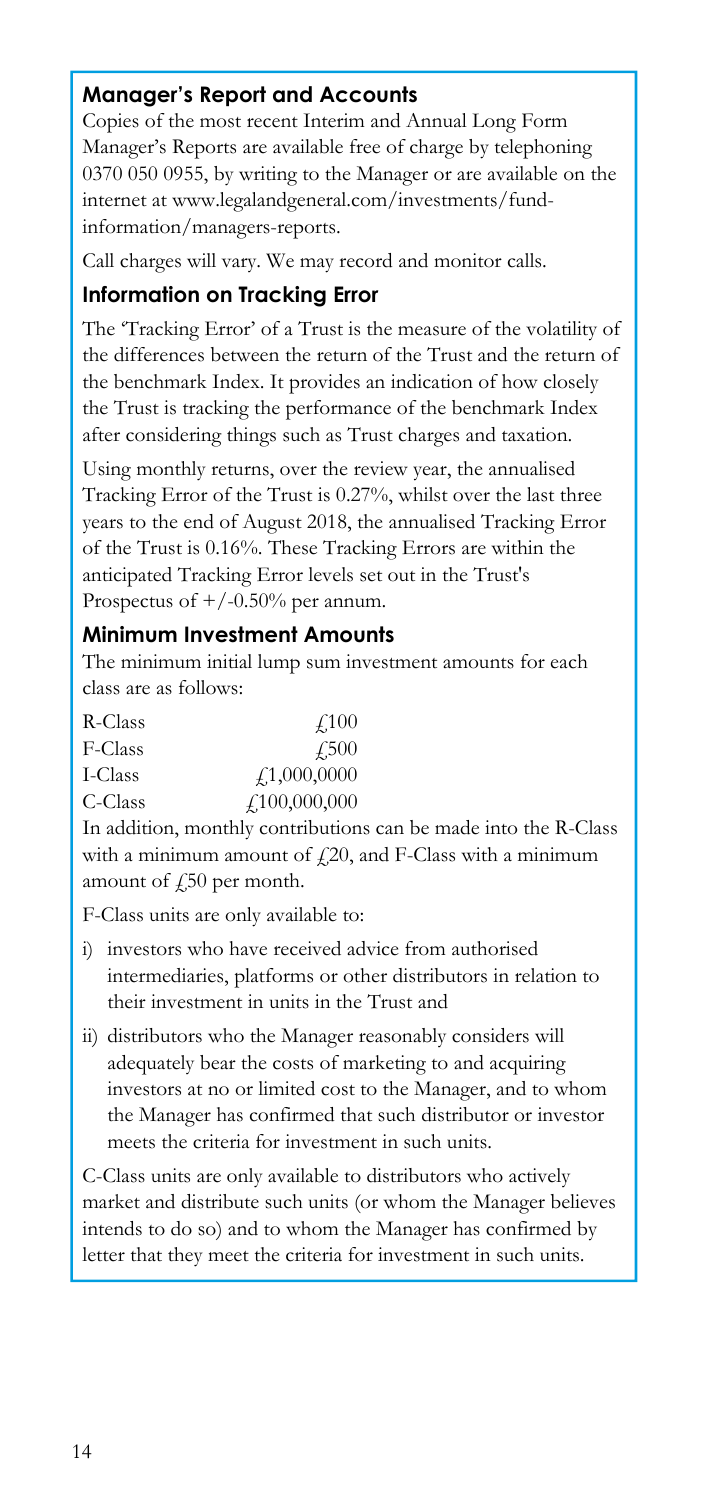# **Other Information**

The information in this report is designed to enable unitholders to understand how the Trust has performed during the year under review and how it is invested at the year end. Further information on the activities and performance of the Trust can be obtained by telephoning 0370 050 0955 or by writing to the Manager.

Call charges will vary. We may record and monitor calls.

# **Significant Changes**

### **Change in Fund Management Fee (FMF)**

With effect from 1 June 2018, the FMF for R-Class units have been reduced from 0.84% to 0.50%.

### **Change of Auditor**

With effect from 28 April 2018, PricewaterhouseCoopers LLP ceased to be Independent Auditors of the Trust and KPMG LLP have been appointed. The change of Auditor has no impact on the way the Trust is operated.

## **General Data Protection Regulation (GDPR)**

Legal & General takes your privacy very seriously. Under data protection legislation, we have classified ourselves as a 'data controller'. This means that we are subject to certain obligations relating to how we process personal data. These obligations include, without limitation, providing individuals with certain information regarding how we process their personal data.

We will use the personal data you have provided to us in connection with an investment in units of Legal & General European Index Trust, including your name, age, contact details, bank account details, transactions and the invested amount, and any information regarding the dealing in units in accordance with all applicable data protection laws and our Privacy Policy which is available from 25 May 2018 at www.lgim.com/UTMprivacy (or available upon request). Our Privacy Policy sets out, amongst other things, the purpose or purposes for which your personal data is collected and intended to be processed and also contains any other information prescribed by data protection legislation.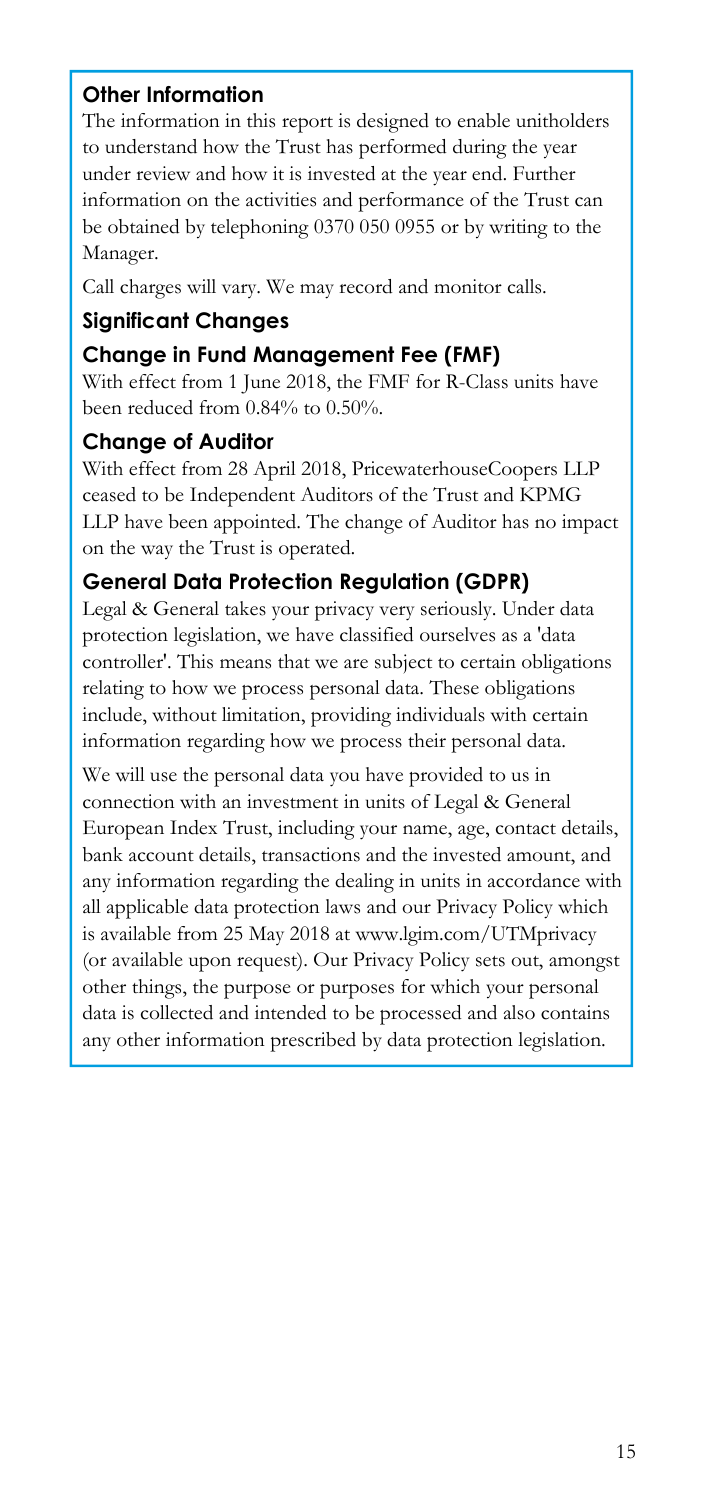## **Authorised Fund Manager**

Legal & General (Unit Trust Managers) Limited Registered in England and Wales No. 01009418 Registered office: One Coleman Street, London EC2R 5AA Telephone: 0370 050 3350 Authorised and regulated by the Financial Conduct Authority

### **Trustee**

Northern Trust Global Services PLC 50 Bank Street, Canary Wharf, London E14 5NT Authorised by the Prudential Regulation Authority and regulated by the Financial Conduct Authority and the Prudential Regulation Authority

## **Independent Auditors**

KPMG LLP 15 Canada Square, London E14 5GL